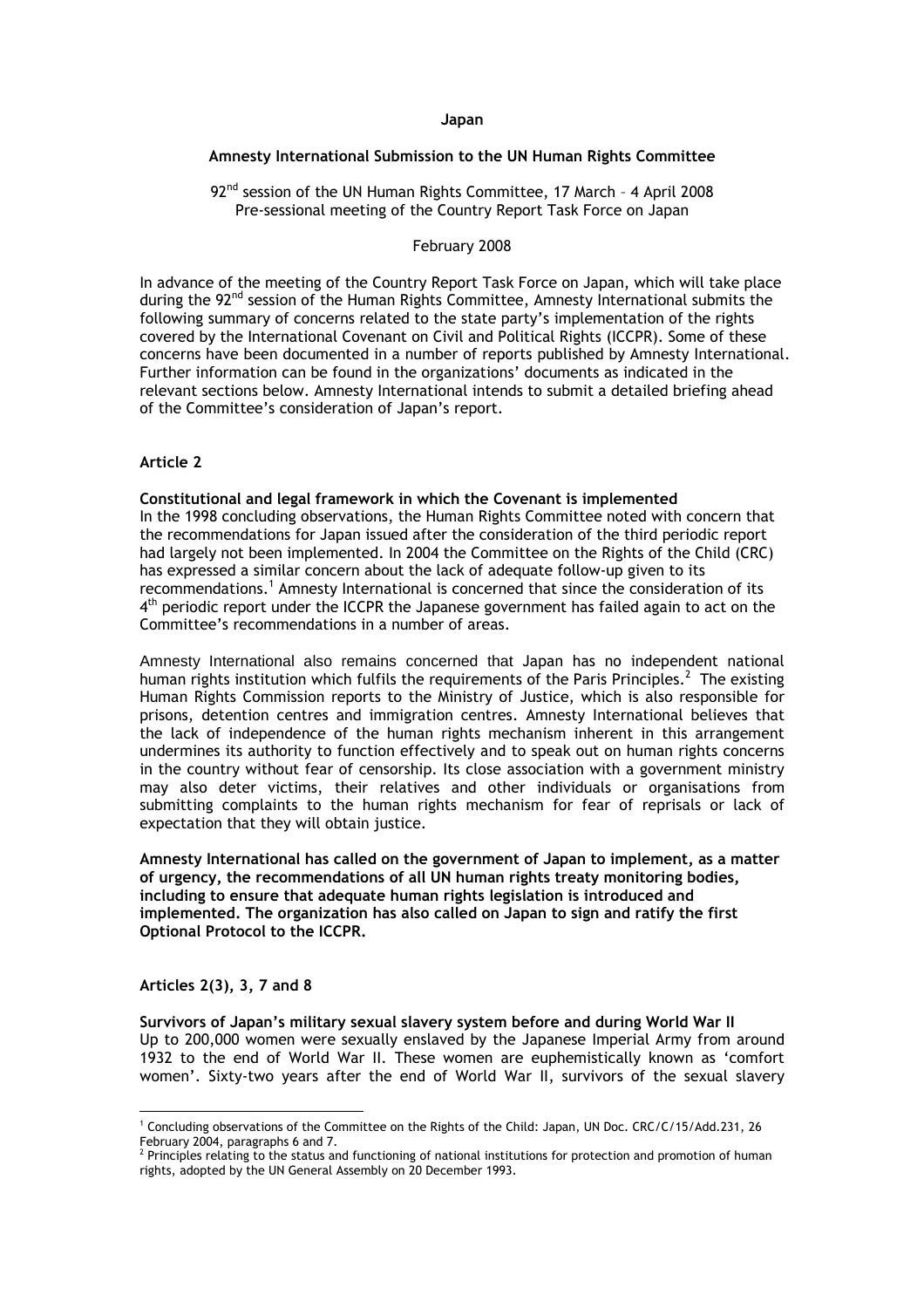system continue to be denied justice. Survivors have suffered from physical and mental illhealth, isolation, shame and often extreme poverty as a result of their enslavement.

The Japanese Imperial Army preyed on women and girls who, because of age, poverty, class, family status, education, nationality or ethnicity were most susceptible to being deceived and trapped into the sexual slavery system. The vast majority of women enslaved were under the age of 20; some girls were as young as 12 when they were abducted. The Japanese Imperial Army used violence and deception to obtain women and girls.

Contrary to the legal position upheld by the government, the 'comfort women' sexual slavery system violated many international legal rules that existed and applied to Japan at the time. By 1932, at least 20 international agreements, including the International Convention for the Suppression of the Traffic in Women and Children (1921), prohibiting the slave trade, slavery and slavery-related practices had been concluded and the vast majority of states, including Japan, had prohibited slavery in accordance with international law. However, procedural and substantive barriers in national legislation have led to all cases of 'comfort women' brought before Japanese courts to be dismissed, despite court judgments recognising the Japanese Imperial Armed Forces' direct and indirect involvement. Compensations offered by the government have failed to meet international standards on reparation and are perceived by survivors as a way of buying their silence. The continued denial of justice prolongs the humiliation and suffering of the 'comfort women' survivors. Amnesty International considers this as a serious violation of their human rights.

Amnesty International has repeatedly urged the government of Japan to accept full responsibility and apologise unreservedly for the 'comfort women' system in a way that is acceptable to the majority of the women and which publicly acknowledges the harm that these women have suffered and restores the dignity of the survivors, including by providing adequate compensation.

For more information see:

- Japan: Open Letter to Prof. Dr. Hans-Gert Pöttering, President of the European Parliament, 14 November, 2007 (AI Index: TIGO ASA 22/2007.001)
- Japan/US: US House of Representatives resolution an important step towards justice for 'comfort women', 30 July 2007 (AI Index: 22/009/2007)
- Japan: Amnesty International welcomes US congressional committee passing 'comfort women' resolution, 28 June 2007 (AI Index: ASA 22/008/2007)
- Japan: Still waiting for justice after 60 years justice for survivors of Japan's military sexual slavery system, 28 October 2005 (AI Index: ASA 22/012/2005)

# Articles 6 and 7

#### The death penalty

Amnesty International opposes the death penalty in all cases and considers it a violation of the right to life and the ultimate cruel, inhuman and degrading punishment.

Executions in Japan are typically carried out in secret. They typically take place during periods when the National Assembly (Diet) is in recess or on national holidays. Prisoners are only informed hours before their executions, and their families receive no notice of their imminent execution. This practice means that prisoners live with the constant fear of execution. Under the current system, a prisoner is notified on the morning of the day of the execution, and in some cases the prisoner is given no prior notification at all. In the concluding observations, adopted in October 1998 following the consideration of Japan's fourth periodic report, the Human Rights Committee expressed concern:

"that the undue restrictions on visits and correspondence and the failure to notify the family and lawyers of the prisoners on death row of their execution are incompatible with the Covenant. The Committee recommends that the conditions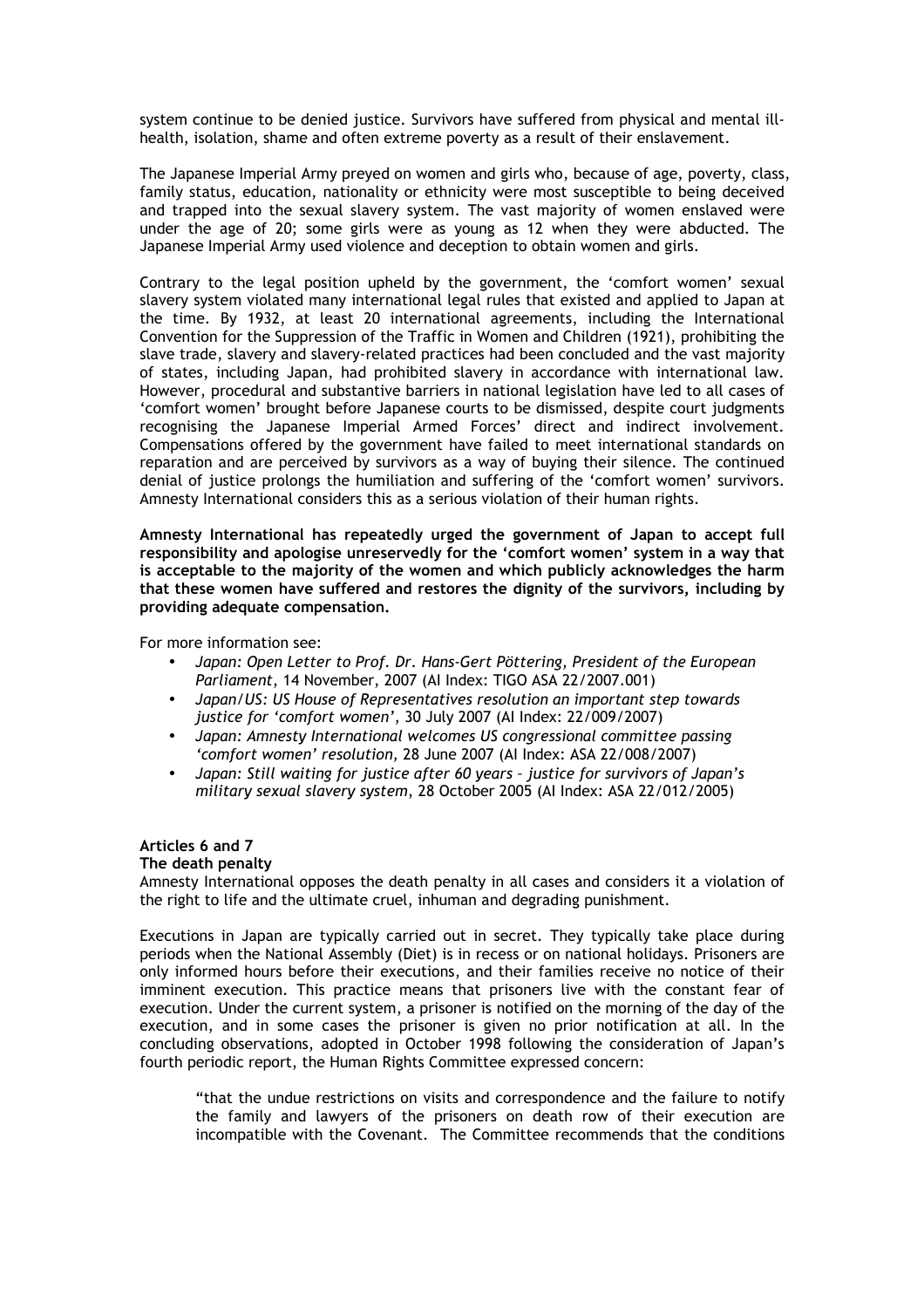of detention on death row be made humane in accordance with articles 7 and 10, paragraph 1, of the Covenant." $^3$ 

In September 2007, the Minister of Justice, Hatoyama Kunio, spoke publicly about the need to streamline executions, including scrapping the rule requiring the Minister of Justice to personally authorise executions. If carried out, this will allow for death row inmates to be automatically executed within six months of the end of their appeals process. Procedures initiated after a death sentence has been handed down, including appeals for clemency, do not automatically suspend executions. Theoretically, this means that death row inmates may be executed during their appeals process for clemency, which is contrary to Safeguard 8 of the UN Safeguards guaranteeing protection of the rights of those facing the death penalty. Amnesty International is concerned that this is in contravention of the right to seek pardon or commutation under the ICCPR and will increase the risk of innocent persons being executed.

Concerns also arise in relation to the fact that the legal process in Japan is extremely slow. Accused persons spend extended periods in detention waiting to be tried and even longer waiting for appeals to be heard in court. Some prisoners spend a few years on death row while others have been on death row for decades. Okunishi Masaru was sentenced to death in 1961; he is now 82 years old and still on death row. In April 2005 the Nagoya High Court granted a retrial for Okunishi citing new evidence that could prove his innocence.

On 23 August 2007 Japan executed three individuals, including Takezawa Hifumi, who had reportedly been suffering from mental illness as a result of a stroke, which made him paranoid and aggressive. According to reports of his trial, doctors acting for both the prosecution and the defence diagnosed Takezawa as mentally ill. However he was deemed liable for his crime and sentenced to death. In 2003 Mukai Shinji, who was also reportedly suffering from mental health problems, was executed while his lawyer was preparing an appeal for a retrial. According to Article 30 (1) of Japan's Criminal Law any conduct of a person suffering from 'insanity' shall not be punished. Article 39(2) further provides that, as to the conduct of a person suffering from 'quasi-insanity', the sentence shall be commuted.

Amnesty International has called on the government of Japan to commute all death sentences, introduce a formal moratorium on executions as a first step toward abolition of the death penalty and initiate a public and parliamentary debate on abolition of the death penalty.

For further information see:

- Japan: Amnesty International condemns executions, 7 December, 2007 (AI Index: ASA 22/016/2007)
- Japan: Three executed ahead of United Nations General Assembly resolution, 7 September 2007 (AI Index: 22/012/2007)
- Open Letter to the Minister of Justice of Japan, The Hon. Nagase Jinen, 24 January 2007 (AI Index: TG ASA 22/007.001)
- Japan: "Will this day be my last?" The death penalty in Japan, 7 July 2006 (AI Index: ASA 22/006/2006)

# Article 7

# Lack of explicit criminalisation in the Penal Code of torture

Amnesty International is concerned at the lack of explicit criminalisation in the Penal Code of torture. In its concluding observations in 2007, the Committee against Torture (CAT) expressed concern, among others, that the Penal Code of Japan currently does not include a crime of torture as defined in Article 1 of the UN Convention against Torture and Other

 $\overline{a}$ <sup>3</sup> Concluding Observations of the Human Rights Committee: Japan, UN Doc. CCPR/C/79/Add.102, 19 November 1998, para.21.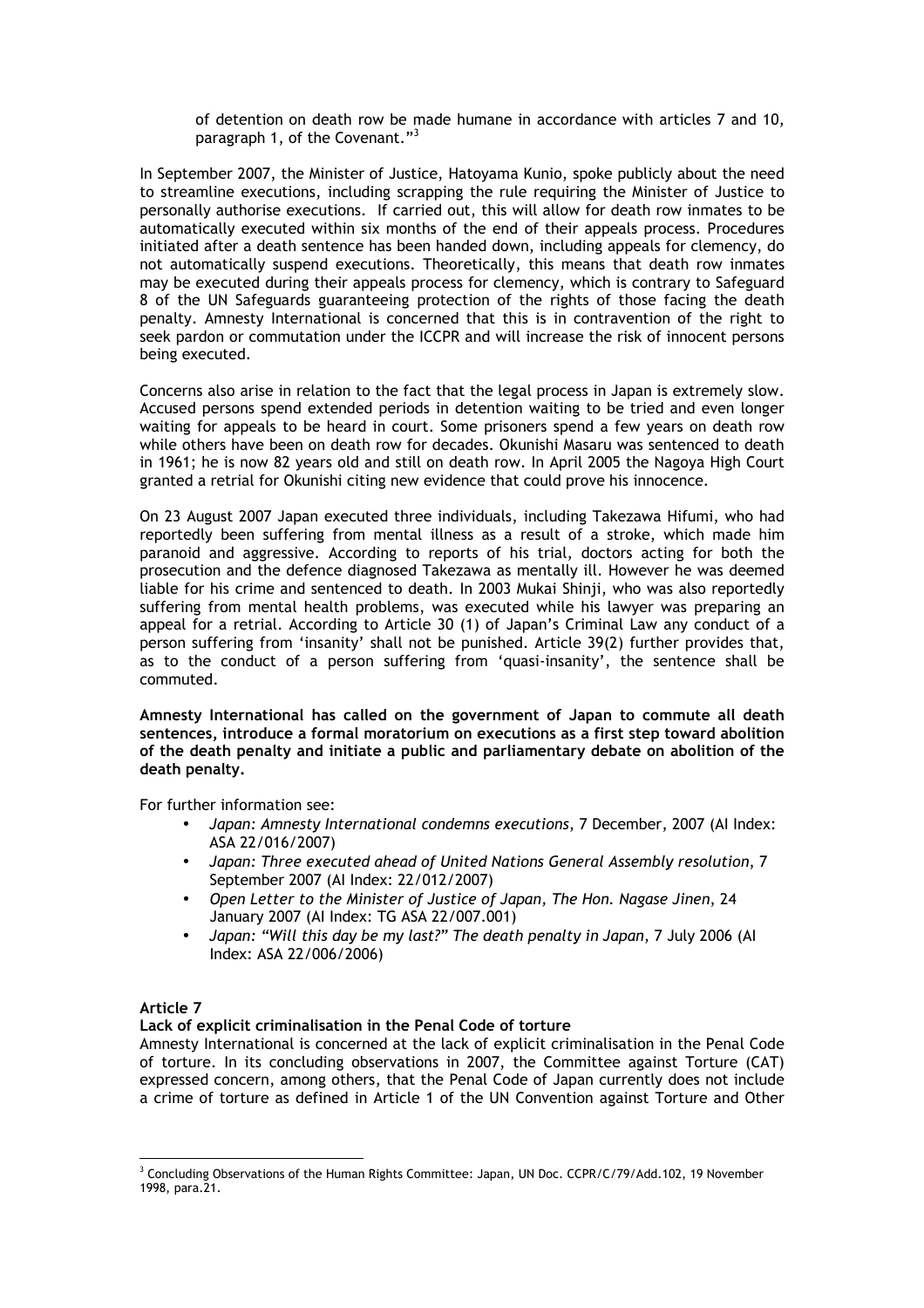Cruel, Inhuman or Degrading Treatment or Punishment, and in particular that the definition of "mental torture" as under articles 195 and 196 of the Penal Code is not clear.

## Article 7, 9. 10 and 14

#### Daiyo kangoku system of pre-trial detention

Under the daiyo kangoku (substitute prison) system a person can be detained in a police cell, under the authority of the police, for up to 23 days without charge. Amnesty International is concerned that there are no rules or regulations regarding the length of interrogations carried out during this period, that access of lawyers to their clients during interrogation is restricted, and that interrogation sessions are not recorded. The justice system relies heavily on confessions, which are typically obtained while a suspect is held under the *daiyo kangoku* system. Amnesty International is concerned that this system is routinely used to obtain 'confessions' through torture or other cruel, inhuman or degrading treatment, and has documented a variety of such measures, including beatings, intimidation, sleep deprivation, questioning from early morning until late at night, and making the suspect stand or sit in a fixed position for long periods.

The potential for violations to occur is compounded by the lack of effective access to legal counsel. Article 39 of the Code of Criminal Procedure provides the right of legal counsel "without having any official watchman present", and in article 37 the Constitution provides that "[a]t all times the accused shall have the assistance of competent counsel who shall, if the accused is unable to secure the same by his/her own efforts, be assigned to his/her use by the State". In practice, however, investigators often restrict the right of individuals to confer with their legal representative. The Japan Federation of Bar Associations has reported that "counsel cannot see the suspect without the prior permission of the investigator in charge". It is not unusual for lawyers to be granted permission to meet with their clients only two to three days after applying for permission, and interviews are limited to only 15 minutes.

Amnesty International remains concerned at the failure of the government of Japan to bring the daiyo kangoku system into line with international standards, despite repeated calls by the Human Rights Committee and CAT. In its concluding observations in 1998 the Human Rights Committee recommended, not for the first time, "that the substitute prison system should be made compatible with all requirements of the Covenant."<sup>5</sup> Similarly, in its concluding observations in 2007, the CAT expressed deep concern at the "prevalent and systematic use of the Daiyo Kangoku substitute prison system" noting that "insufficient procedural guarantees for the detention and interrogation of detainees increases the possibilities of violations of their rights and may lead to a de facto failure to respect the principles of presumption of innocence, right to silence and right of defence".<sup>6</sup>

The National Police Agency issued guidelines for conducting interrogations in January 2008; however, Amnesty International is concerned these fall far short of the recommendations made by the CAT. The guidelines call for a one-way mirror system for interrogation rooms, but do not call for interrogation sessions to be recorded. Amnesty International is concerned that these measures will be insufficient to put an end to torture and other illtreatment during interrogation. The new guidelines also refer to "Ginou Densho Kan" (Traditional Skill Patrimony Officer), which indicates that techniques for obtaining confessions, including the use of torture and other ill-treatment, may be taught to the next generation of police officers as a matter of course.

Amnesty International has repeatedly called on the government of Japan to take steps to abolish the daiyo kangoku system or bring it into line with international law and standards, and implement safeguards, such as explicit directives for prompt and unhindered access to legal counsel as well as electronic recording of all interrogations.

 4 Conclusions and recommendations of the Committee against Torture: Japan, UN Doc. CAT/C/JPN/CO/1, 18 May 2007, para. 10.

<sup>5</sup> Concluding Observations of the Human Rights Committee: Japan, UN Doc. CCPR/C/79/Add.102, 19 November

<sup>1998,</sup> para. 23.

 $^6$  Ibid., para. 15.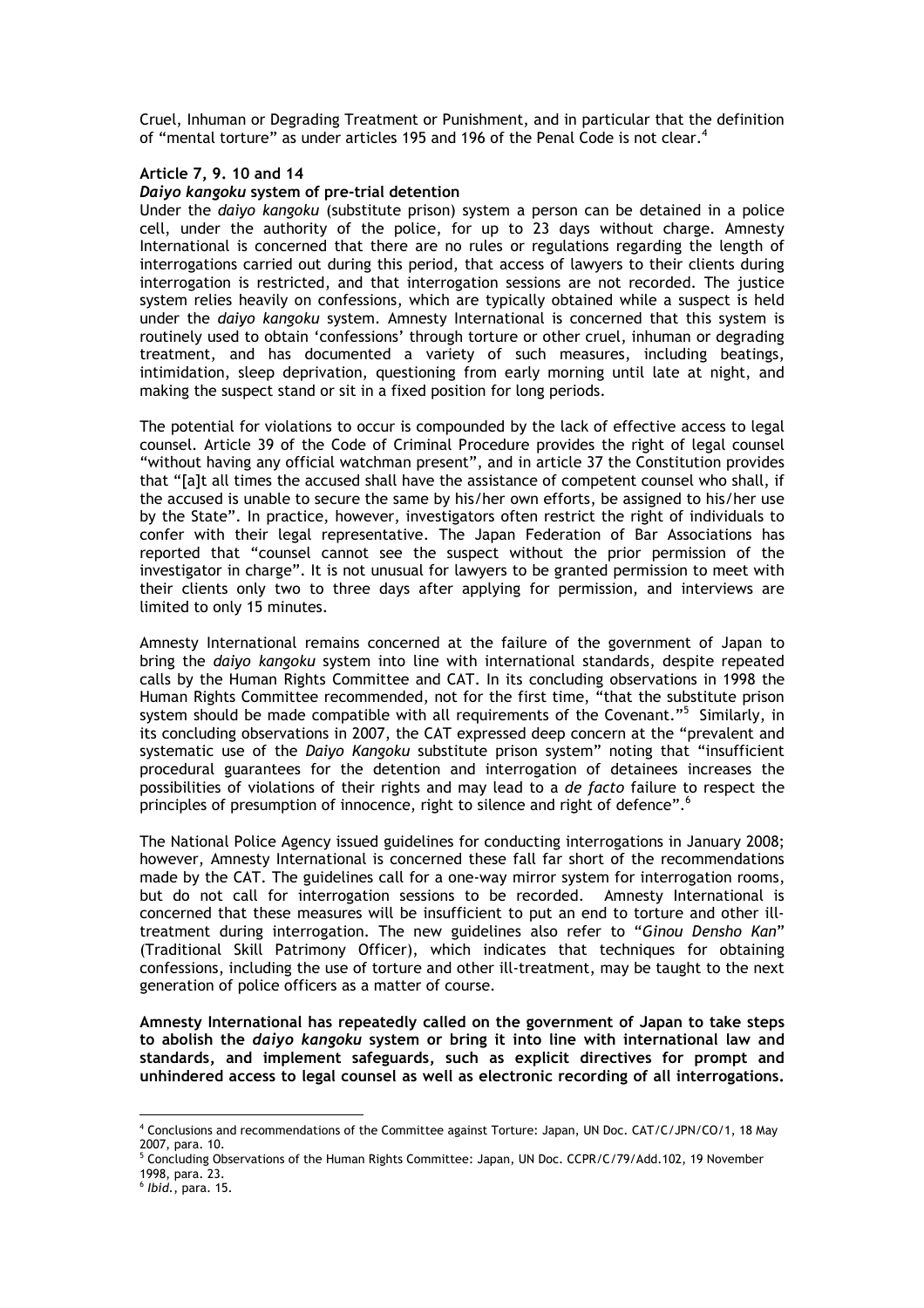Japan, considered to be one of the world's most prosperous and technologically advanced nations, should lead the international community in applying technologyrelated safeguards for human rights by example rather than lag behind the requirements of international law and standards;

For further information see:

• Japan: "Will this day be my last?" The death penalty in Japan, 7 July 2006, (AI Index: ASA 22/006/2006), section 4, pp 6-8.

# Article 13, 7 Refugees

The 2006 Immigration Control and Refugee Recognition Act does not expressly prohibit the return of asylum-seekers to countries where there is a risk of torture, in violation of the customary international rule of non-refoulement and Japan's treaty obligation, including under the Covenant.<sup>7</sup>

Recognition rates of asylum-seekers for refugee status are low relative to the number of applications and the refugee status determination process can take up to a decade for a final resolution of the claim. In addition, Amnesty International is concerned that there are insufficient guarantees of access to an independent, and ultimately judicial, review of asylum decisions. In some instances, returns are alleged to have been carried out immediately after the conclusion of the administrative procedure and before an asylumseeker can submit an appeal against a negative decision.

Immigration centres often do not provide sufficient access to medical treatment.

# Terrorism legislation

Amnesty International is further concerned by an increase in discriminatory measures against non-nationals in Japan. From November 2007, an amendment to the Immigration Control and Refugee Recognition Act introduced fast-track procedures to deport anyone deemed a 'possible terrorist' by the Minister of Justice. Under these procedures, individuals are denied the right to appeal against a decision to deport, including those with a claim to international protection.

Amnesty International has called on the government to:

- Revise the Immigration Control and Refugee Recognition Act to prohibit the return of asylum-seekers to countries where there is a risk of torture, cruel, inhuman or degrading treatment or punishment or other serious human rights violations.
- Revise the counter-terrorism law to bring it into line with international law and standards.

## Articles 26 and 27

# Discrimination against children born out of wedlock, Ainu children and other minority groups

The concluding observations on Japan from the Committee on the Rights of the Child in 2004 noted that "domestic legislation does not fully reflect the principles and provisions of the Convention' and that 'legislation discriminates against children born out of wedlock and that societal discrimination persists against …Ainu children and other minority groups". $^8$ 

In its concluding observations in 1998, the Human Rights Committee expressed similar concern over discrimination against children born out of wedlock with regard to the issue of inheritance rights. It reaffirmed its position that pursuant to article 26 of the Covenant, all children are entitled to equal protection, and recommended that the State party take the necessary measures to amend its legislation, including article 900, paragraph 4, of the Civil

 $\overline{a}$ 7 See e.g. Human Rights Committee, General Comment 20, Article 7 (Forty-fourth session, 1992), para. 9.

<sup>8</sup> Conclusions and recommendations of the Committee on the Rights of the Child: Japan, UN Doc

CRC/C/15/Add.231, 26 February 2004, para. 24. See also the Concluding Observations of the Human Rights Committee, para. 14.